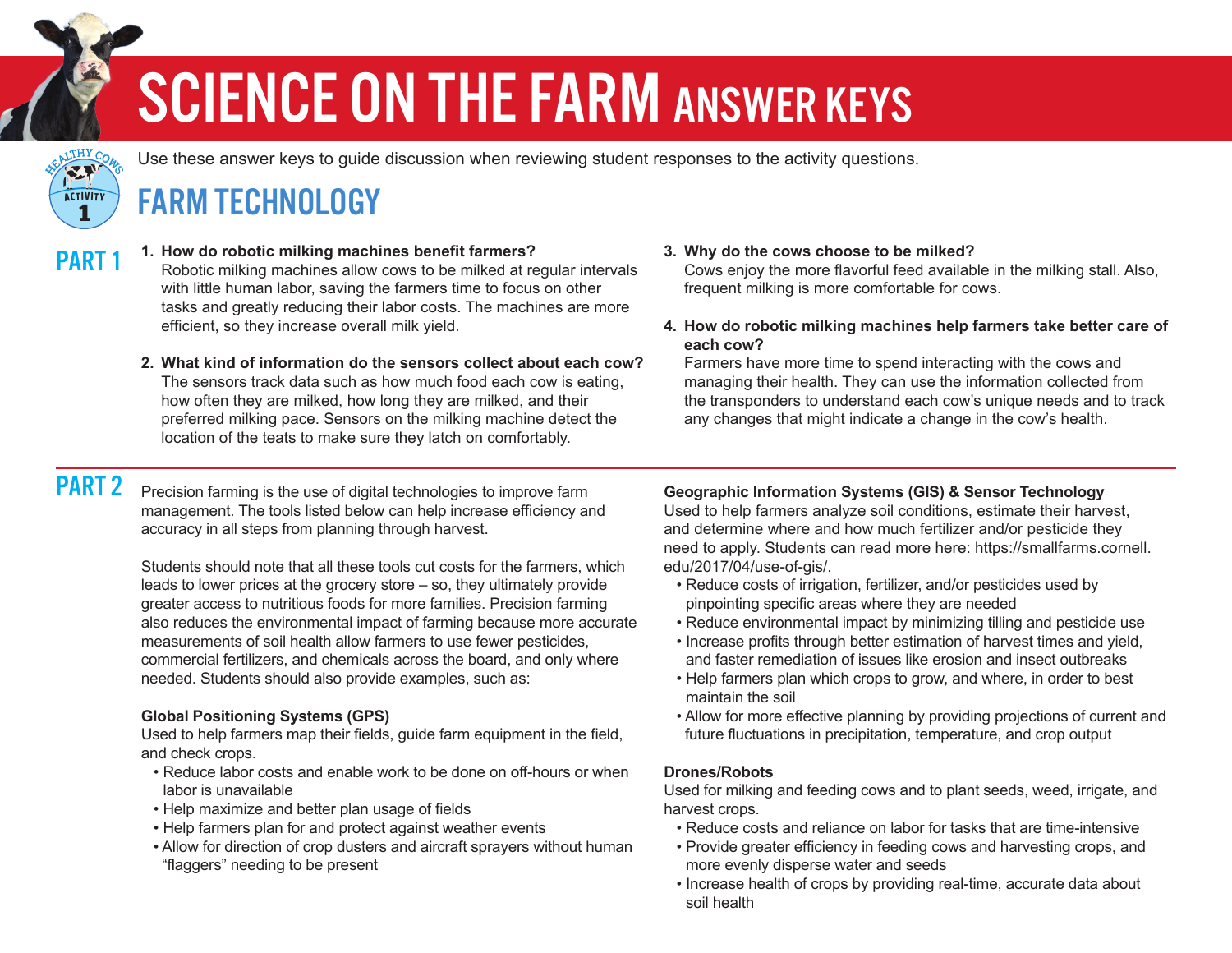## SCIENCE ON THE FARM ANSWER KEYS (continued)

FARM BIOLOGY **HEALTHY FAMILY ACTIVITY** 2

HEALTHY COWS HH<sup>Y</sup>

> **ACTIVITY** 1

#### **Selective Breeding and Genetic Engineering**

- Both processes alter the DNA of an organism to create a new organism with different genetic traits. Similarities:
- Selective breeding operates through natural reproductive and growth processes. Genetic engineering operates by scientific manipulation of an organism's DNA. Differences:

#### **How does biotechnology on dairy farms support people's nutritional needs?**

Biotechnology allows dairy farmers to grow more feed crops using the same amount of land, water, and other natural resources. These crops make up a large part of the cows' diet, which is carefully designed by nutritionists to keep the cows healthy and productive, while continuing to reduce farmers' costs. The result is that more people have affordable access to nutritionally-rich milk and dairy products.

**Follow-Up Activity Idea:** To complete this lesson, as a discussion or writing project, have your class brainstorm other nutritional concerns that biotechnology may someday address.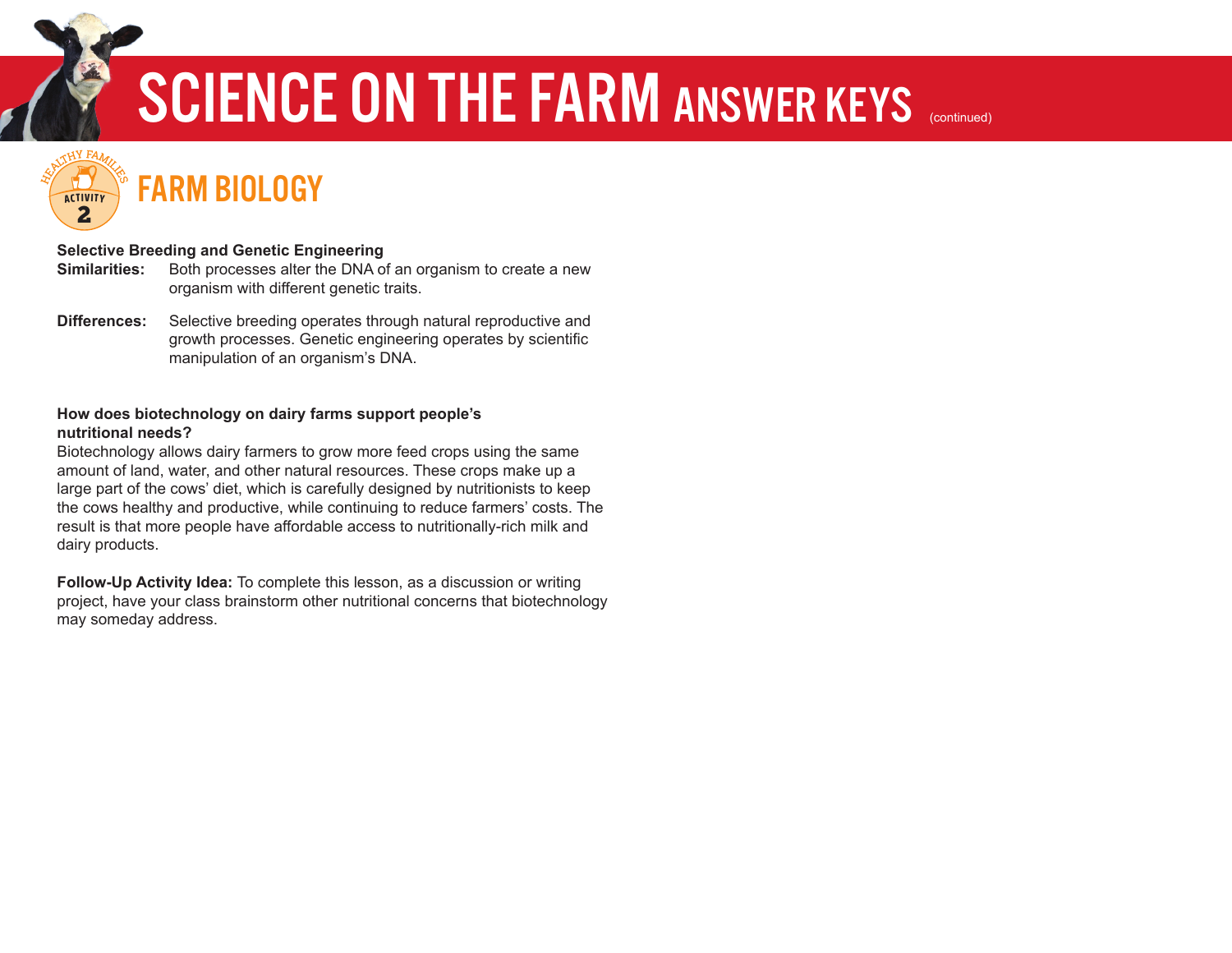

## SCIENCE ON THE FARM



### FARM ECOLOGY

| <b>Sustainable</b><br><b>Farming Practice</b>                                                      | A. Conserves<br><b>Energy</b>                                                                                                                                                  | <b>B. Conserves</b><br>Water                                                                                                           | <b>C. Reduces Waste</b><br>and Pollution                                                                                                                                                                                                                                                                                                                                      | <b>D. Builds Soil</b><br><b>Health</b>                                                                                                                                        | E. What I<br><b>Can Do</b>                                                                                                                                                                                                                                    |
|----------------------------------------------------------------------------------------------------|--------------------------------------------------------------------------------------------------------------------------------------------------------------------------------|----------------------------------------------------------------------------------------------------------------------------------------|-------------------------------------------------------------------------------------------------------------------------------------------------------------------------------------------------------------------------------------------------------------------------------------------------------------------------------------------------------------------------------|-------------------------------------------------------------------------------------------------------------------------------------------------------------------------------|---------------------------------------------------------------------------------------------------------------------------------------------------------------------------------------------------------------------------------------------------------------|
| 1. Cow manure is used<br>in place of commercial<br>fertilizer to improve soil<br>quality.          | Energy is needed<br>to manufacture<br>commercial fertilizers<br>and transport them<br>to farmers. Using<br>manure from the<br>farm reduces energy<br>consumption and<br>costs. | Many commercial<br>fertilizers need to be<br>mixed with water, but<br>cow manure contains<br>water that helps<br>fertilize the fields. | Using manure to<br>fertilize crops makes it<br>a resource rather than<br>a waste product.                                                                                                                                                                                                                                                                                     | Cow manure is a<br>natural fertilizer that<br>feeds crops. Manure<br>application also<br>provides carbon and<br>nutrients to the soil,<br>and increases soil<br>productivity. | Compost at home and<br>use that compost to<br>fertilize your garden,<br>trees, shrubs, etc.                                                                                                                                                                   |
| 2. Methane digesters<br>use the gas given off by<br>cow manure as fuel to<br>generate electricity. |                                                                                                                                                                                |                                                                                                                                        | When released to the<br>atmosphere, methane<br>is a potent greenhouse<br>gas. But when methane<br>is used to generate<br>electricity, it produces<br>water and carbon<br>dioxide, a less potent<br>greenhouse gas. In<br>addition, methane does<br>not produce many of<br>the potentially harmful<br>pollutants released by<br>other energy sources,<br>such as coal and oil. |                                                                                                                                                                               | Conserve energy at<br>home. Turn off lights<br>and appliances when<br>not in use, use energy<br>efficient light bulbs,<br>etc. (See https://www.<br>alliantenergykids.com/<br>UsingEnergyWisely/<br>SavingEnergyAtHome<br>for numerous other<br>suggestions.) |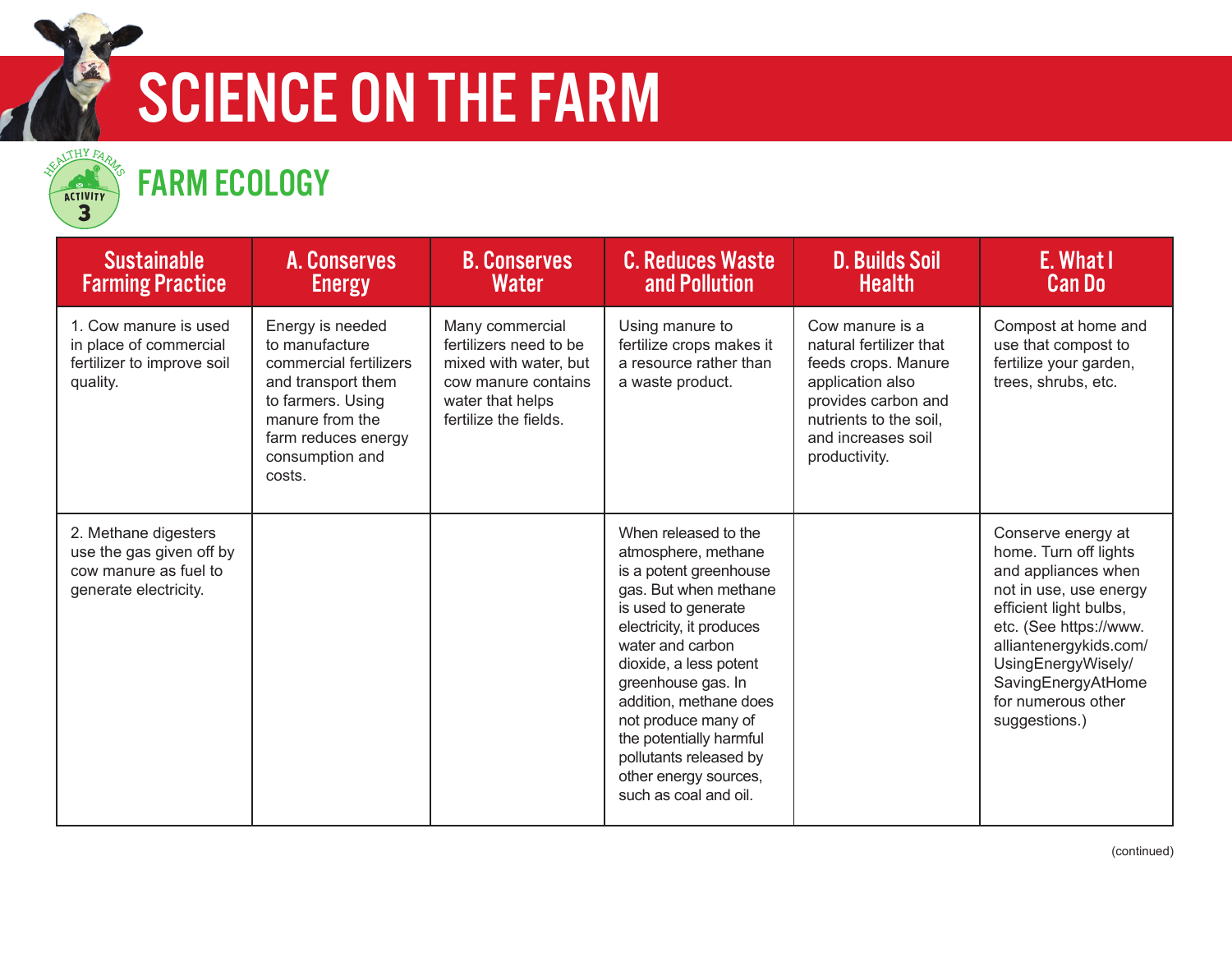

## SCIENCE ON THE FARM



## FARM ECOLOGY ANSWER KEY (CONTINUED)

| <b>Sustainable</b><br><b>Farming Practice</b>                                                                                                                                                                                                                                                                                                                                                                                                                 | <b>A. Conserves</b><br><b>Energy</b>                                                                                                                                                                                               | <b>B. Conserves</b><br><b>Water</b>                                                                                                                                                                                              | <b>C. Reduces Waste</b><br>and Pollution                                                                                                                                                                                                                      | <b>D. Builds Soil</b><br><b>Health</b>                                                                                                                                                                                                                                                                        | E. What I<br><b>Can Do</b>                                                                                                                                                                                                                                                                          |
|---------------------------------------------------------------------------------------------------------------------------------------------------------------------------------------------------------------------------------------------------------------------------------------------------------------------------------------------------------------------------------------------------------------------------------------------------------------|------------------------------------------------------------------------------------------------------------------------------------------------------------------------------------------------------------------------------------|----------------------------------------------------------------------------------------------------------------------------------------------------------------------------------------------------------------------------------|---------------------------------------------------------------------------------------------------------------------------------------------------------------------------------------------------------------------------------------------------------------|---------------------------------------------------------------------------------------------------------------------------------------------------------------------------------------------------------------------------------------------------------------------------------------------------------------|-----------------------------------------------------------------------------------------------------------------------------------------------------------------------------------------------------------------------------------------------------------------------------------------------------|
| 3. Some dairy farmers use<br>a device called a plate<br>cooler to cool the milk as<br>it comes from a cow. Cold<br>water passes straight<br>from the well through a<br>plate cooler and absorbs<br>heat from the warm milk.<br>Farmers then re-use this<br>water in different ways: as<br>drinking water for cows<br>(who prefer warm water);<br>to cool the cows with a<br>fine spray when it is hot; to<br>wash farm equipment and<br>clean the barn floor. | By using a plate<br>cooler and<br>transferring heat<br>from the milk to<br>the cold water, it<br>takes less energy to<br>heat the water for<br>cleaning equipment<br>and less energy to<br>cool down the milk in<br>the bulk tank. | Water is used over and<br>over instead of drawing<br>fresh water for each<br>activity. By utilizing<br>the plate cooler water<br>elsewhere on a farm.<br>for example for the<br>cows' drinking water,<br>farmers use less water. | As it goes through the<br>barn, the water may<br>pick up things like<br>manure from the barn<br>floor. When applied<br>to fields, the manure<br>in the water serves to<br>fertilize crops, thereby<br>making it a resource<br>rather than a waste<br>product. |                                                                                                                                                                                                                                                                                                               | How can you conserve<br>water? Turn off the<br>faucet when brushing<br>your teeth, take shorter<br>showers, collect<br>rainwater to water<br>indoor plants.                                                                                                                                         |
| 4. Field cover crops keep<br>soil and nutrients in place<br>and reduce runoff.                                                                                                                                                                                                                                                                                                                                                                                |                                                                                                                                                                                                                                    | Helps keep streams<br>flowing free and clean.<br>Also improves soil<br>health and soil porosity.<br>The soil can hold more<br>rainwater, reducing<br>the need for additional<br>irrigation.                                      | Vegetation and<br>groundcover help to<br>filter pollutants such<br>as pesticides and<br>sediment from field<br>runoff.                                                                                                                                        | Reduced runoff and<br>erosion helps keep<br>nutrients in the field<br>where they belong<br>instead of washing<br>away with rain. This,<br>in turn, increases<br>soil quality for the<br>following season.<br>Also improves soil's<br>ability to retain water<br>and benefits the soil<br>microbial community. | Participate in events<br>organized to plant<br>vegetation along<br>stream banks,<br>lakefronts, etc. Plant<br>native vegetation<br>in your yard,<br>school grounds,<br>etc. Some schools<br>and homeowners<br>construct rain gardens<br>(www.epa.gov/<br>soakuptherain/soak-<br>rain-rain-gardens). |